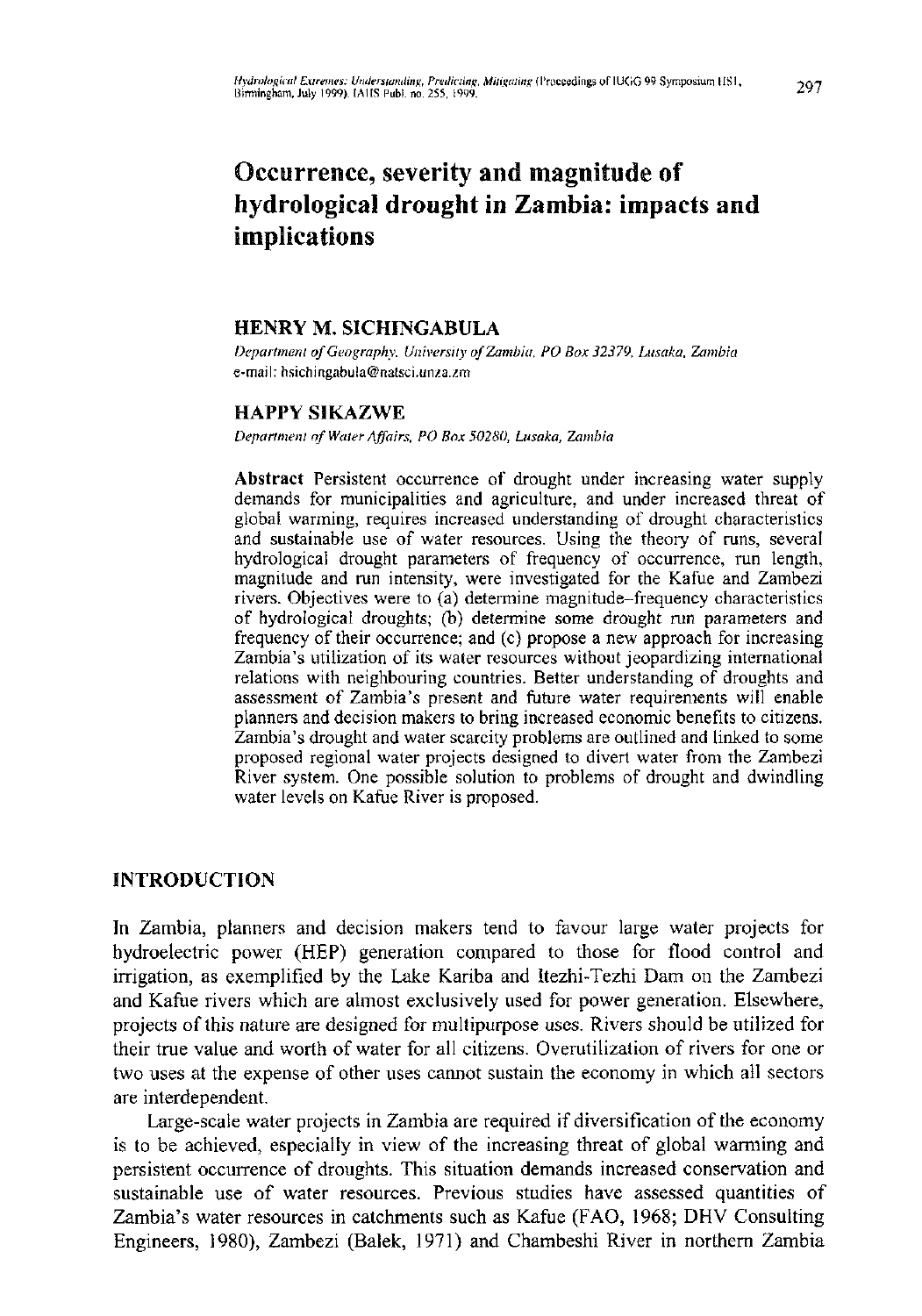(Sharma, 1980) and have shown that there is adequate water for present requirements. But the country continues to suffer from effects of droughts largely due to water management problems.

## THEORETICAL BACKGROUND

In the theory of extreme values, droughts are defined as the smallest annual values with every year producing one lowest value or a drought. For droughts defined on the basis of water supply and demand, the lowest values are not necessarily deficit amounts because of the possibility that the threshold value for a particular drought may be smaller than the lowest value of a given event. This means that the methodology for determining the probabilities of droughts occurring below a threshold must be different from that of extreme values. Consequently, for the determination of drought runparameters mean annual discharge series were utilized without detailed water balance analysis.

Methods for predicting recurrence intervals and probabilities of n-year droughts are not well established. Yevjevich (1967) has shown that for independent discrete time series of run length  $(n)$ , one can obtain probabilities of values x greater than  $x<sub>o</sub>$  as p and smaller values as  $q = 1 - p$ . The distribution of run length of size  $n, n = 1, 2, ...,$  is given for an infinite population as  $f(n) = qp^{n-1}$ , where  $f(n)$  is the probability of a run length of size  $n$ . Yevjevich further observed that values of  $p$  and  $q$  may be estimated by the frequencies  $p_e = N1/N$  and  $q_e = N2/N$ , with N1 as the number of values x above  $x_o$ , and  $N2 = N - N1$ , the number of x-values below  $x<sub>0</sub>$ . Salderriaga & Yevjevich (1970) have shown that the probabilities of run lengths are independent of the underlying distributions. The problem of determining recurrence intervals from probabilities of occurrence has previously been investigated by Srikanthan & McMahon (1986), who evaluated a long sequence of annual flows. Some recent studies on droughts have focused on modelling of some characteristics of drought and the development of formulae for analysis of extremal droughts analogous to the flood magnitude formula (e.g. Sen, 1977; Lee *et al* 1986; Sharma, 1997, 1998). Hopefully, it will soon be possible to predict droughts. This study sought to determine some run parameters of hydrological drought on two rivers in Zambia as a prelude to prediction of  $n$ -year droughts.

#### METHODOLOGY

#### Data and study area

Annual discharge series for two stations were analysed: one on the Zambezi River at Big Tree (1908-1997), located upstream of Victoria Falls near Livingstone town, and the other on Kafue River at Kasaka (1906-1969), before the construction of Itezhi-Tezhi Dam (Fig. 1). Below these stations are located HEP generation stations, Kariba North Bank shared by Zambia and Zimbabwe and the Kafue Gorge power station. These stations supply power to most towns and mining areas both in Zambia and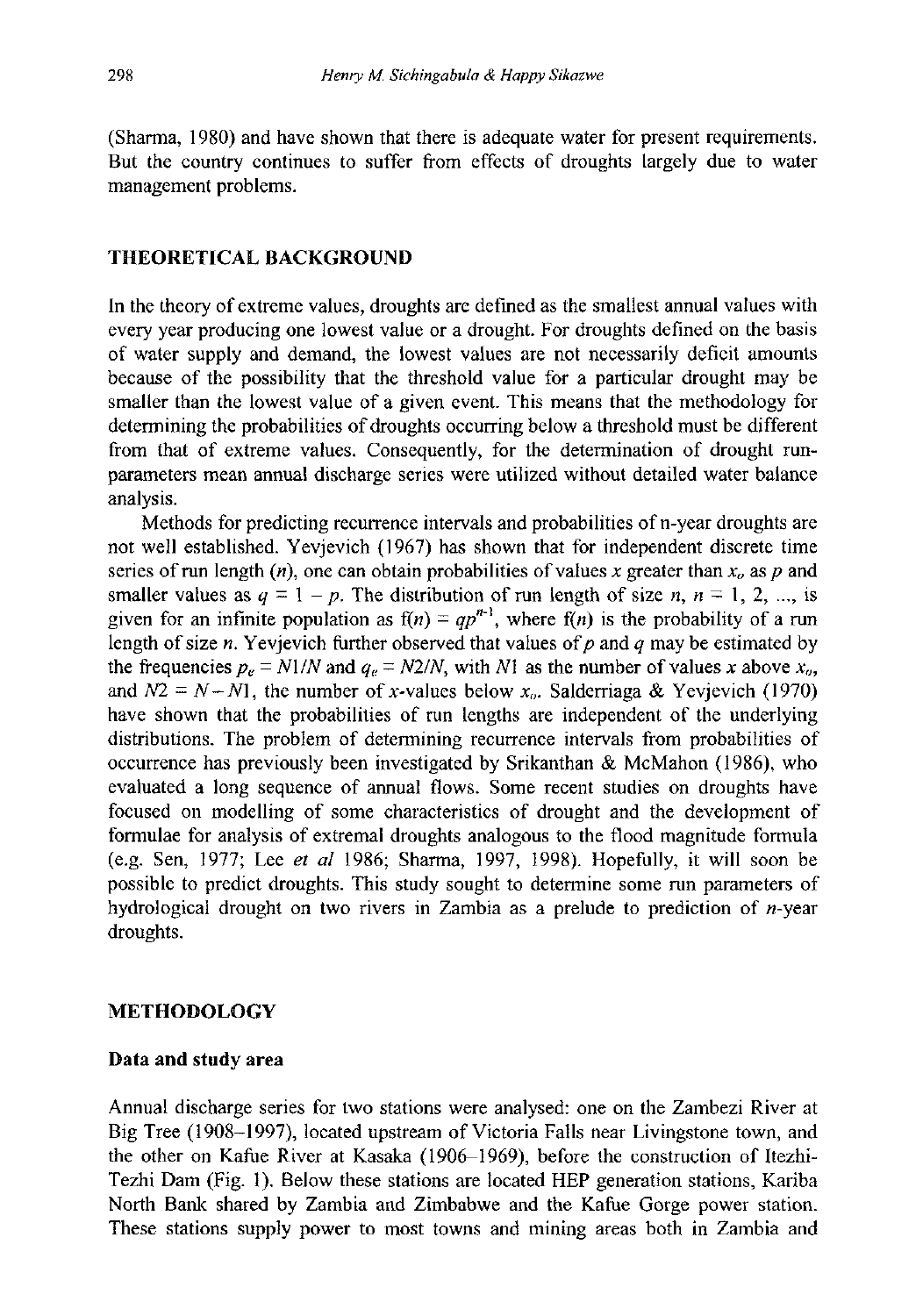

Fig. 1 Zambezi River system and some locations of dam sites.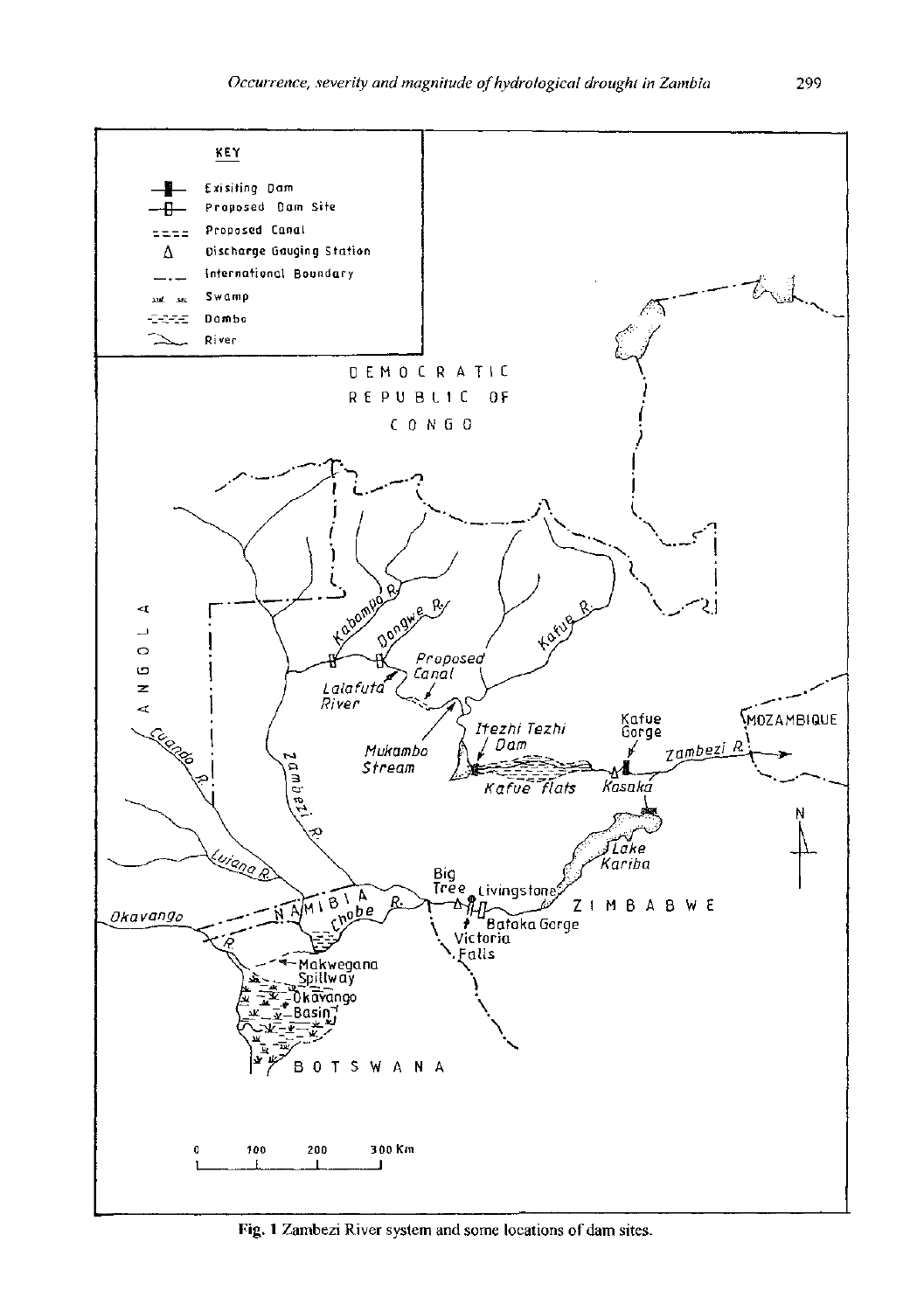Zimbabwe. Upstream of Kasaka station is located the Kafue Flats which is an important ecosystem not only for abundant wildlife but also for the provision of a huge amount of water for a large sugar plantation in the area. Flow regulation and the backflow effect caused by Itezhi-Tezhi Dam after 1973 precluded analysis of drought characteristics on Kafue River.

# Methods of analysis

Drought was defined as a deficit in the mean discharge below the long-term mean. Standardized departures from the mean were obtained by dividing the deviations by the series long-term mean expressed as a ratio or percentage. Drought parameters determined included drought magnitude (mean sum run total of departures below the mean), severity (run total of departures), and run durations *(n* years of consecutive droughts). For determining the magnitude frequency characteristics of hydrological droughts, minimum discharge data were used. The aspect of predicting return periods and probabilities of occurrence of  $n$ -year droughts, not conducted in this study, was left for future research.

# RESULTS AND FINDINGS

Analytical results revealed that on Kafue and Zambezi rivers droughts of different *n*  years were experienced in Zambia's recorded history. Generally, on Kafue and Zambezi rivers, drought occurred in 60% and 58% of the time, respectively, showing that drought years were more frequent than wet years. On Kafue River in the 1906- 1969 period, the most intense  $n$ -year event in terms of magnitude was the 8-year drought (1910-1917) with -233% departure from the mean followed by the 5-year event of 1927-1931 (-214%). The severest *n*-year droughts were those of 1924, 1949, 1927-1931 and 1942 with -66%, -58%, -43% and -38% departures from the mean, respectively. One-year droughts occurred 8% of the time while 2-, 3-, 4-, 5- and 8-year droughts occurred 2-3% of the time. This indicates that apart from 1-year droughts, other drought events have similar chances of occurrence. This makes planning for drought mitigation difficult.

On Zambezi River, in the period 1908–1997, the worst  $n$ -year drought in terms of magnitude was that of 1949  $(-51\%)$  followed by 1990-1997 (8 years)  $(-43\%)$ , 1972-1973 (2 years) (-29%), and 1982-1988 (7 years) and 1910-1925 (16 years), each with -28% departure from the mean. The severest drought was that of 1910-1925, followed by 1990 $-1997$  with total departures from the mean of  $-448\%$  and  $-341\%$ , respectively. One-year droughts occurred 59% of the time with that of 1996  $(-62%)$  being the severest followed by 1995 (-57%), 1915 (-56%), 1949 (-51%) and 1997 (-50%) droughts. In Table 1 eight n-year hydrological droughts experienced on the two rivers are ranked in order of decreasing severity.

Magnitude-frequency analysis of minimum flows revealed that the severest 1-year droughts based on mean flows did not in all cases follow the ranking of minimum flows. On the Zambezi River, some years with minimum flows which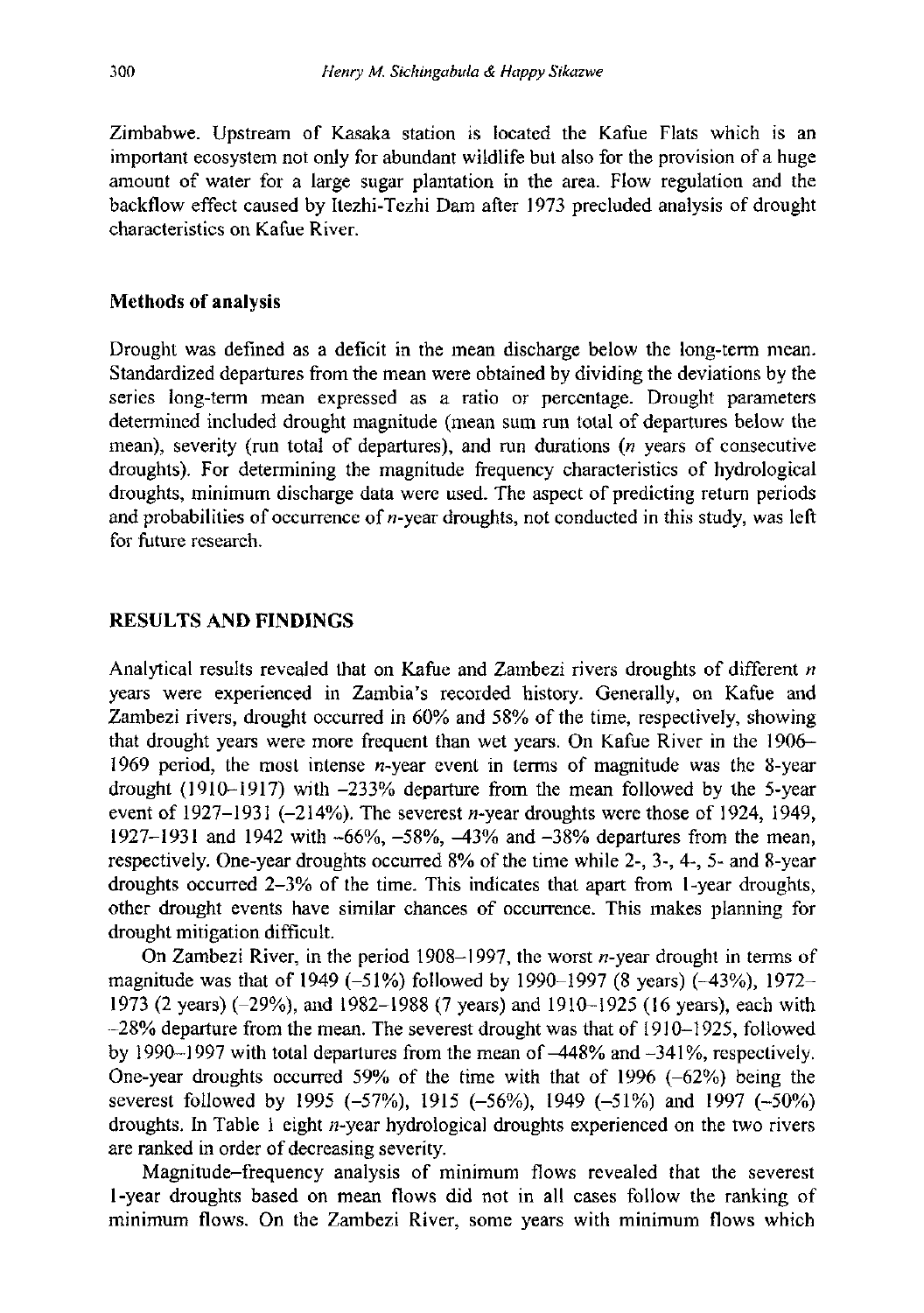corresponded with the severest meteorological droughts were 1996 and 1997 with recurrence intervals of 91 and 46 years, respectively (Sichingabula, 1998). This is largely because the magnitude-frequency analysis technique does not distinguish between wet and dry years. The frequencies of hydroiogical drought were generally small ranging from 2 to 8% for 1 - to 8-year droughts on Kafue River with the former being more frequent. On the Zambezi River, this ranged from 1 to 5% for 16-year and 1 -year droughts, indicating that droughts were more frequent on Kafue than on the Zambezi River perhaps due to differences in flow records. Analysis has shown that, in a majority of cases, the worst meteorological droughts corresponded with the hydroiogical ones showing the very close relationship that exists between these two phenomena (Brendenkamp, 1974; Sichingabula, 1998). The annual series of discharges for Zambezi River at Big Tree and rainfall for Livingstone illustrate fairly well the close relationship that exists between rainfall amount and hydroiogical drought (Fig.  $2(a)$ ,  $(b)$ ).

Problems of water scarcity and drought occurrence has made Zambia and its neighbouring countries look for alternative ways of increasing water supply for various uses. Several large-scale projects have been proposed aimed at diverting flows and harnessing the waters of the Zambezi and Kafue rivers (Petitjean & Davies, 1988; The Herald, 1997). Some likely impacts and implications of such projects are discussed below.



Fig. 2 Variations in historical records of (a) mean discharge for Zambezi River at Big Tree (1908-1997), and (b) total rainfall for Livingstone (1905-1997).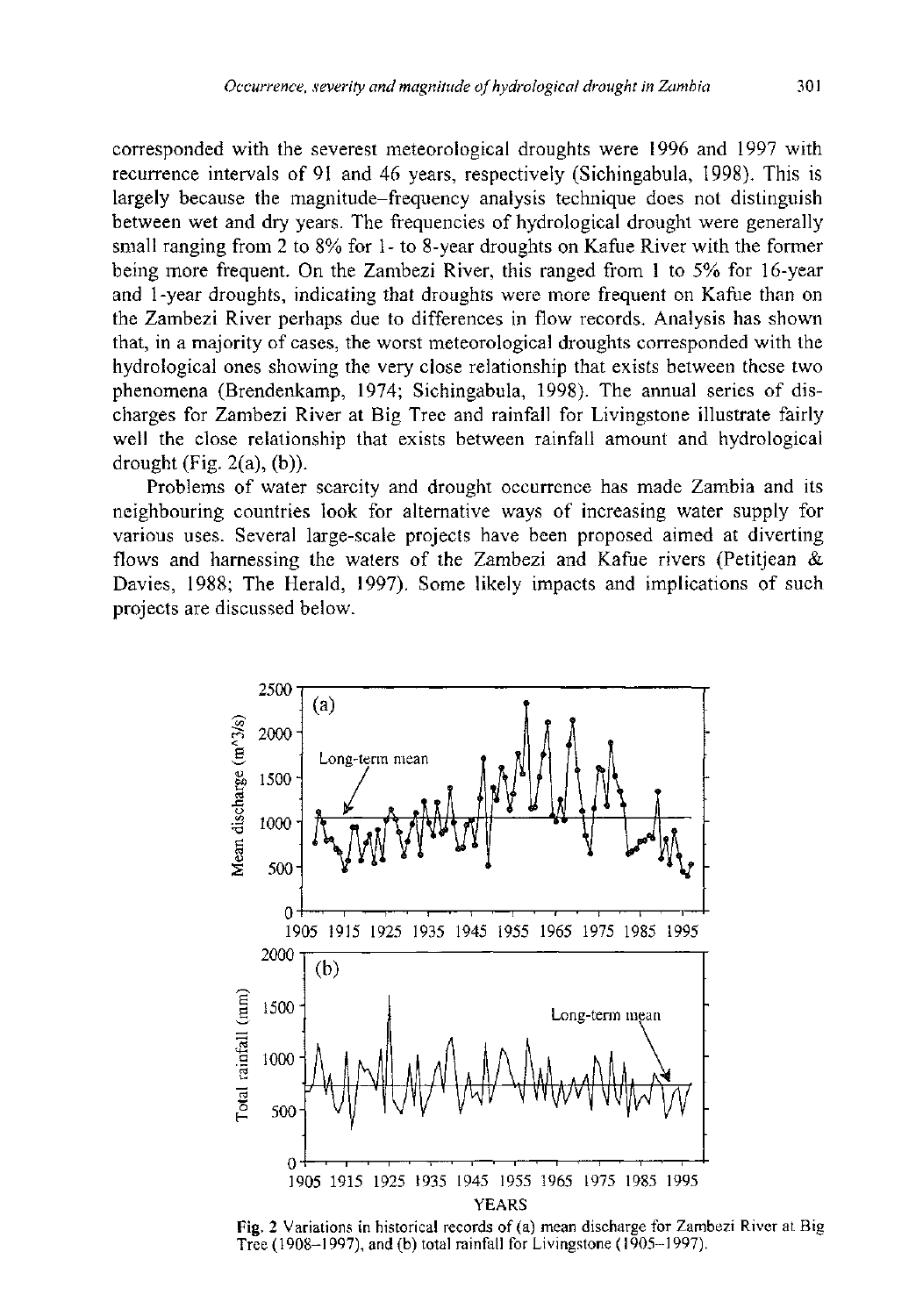# DISCUSSION

#### Impacts and implications

In the period of study, river flows in central and southern Zambia were generally below average from 1910 to 1950 and the period after 1980. The wet period was that between 1951 and 1979 with the early 1970s having been dry years (Fig. 2(a)). Hydrological drought occurrence on Kafue and Zambezi rivers were observed to occur contemporaneously although those on the Zambezi tended to be of longer duration for the same period. This is exemplified by the durations and indices of drought severity determined for eight  $n$ -year droughts. Table 1 shows that the longest and severest 16-year drought on Zambezi River overlapped the first and third ranked droughts on Kafue River and also that drought severity increased with duration. In spite of differences in periods of records, the frequencies of drought on both Zambezi and Kafue rivers were similar. Hydrological and meteorological droughts in southern Zambia generally increased after 1980 partly due to decreased rainfall experienced in the region (Sichingabula, 1998). By implication this placed a higher premium on Zambia's water resources utilization and especially on those countries to the south which generally receive far less rainfall than Zambia.

Protracted droughts on rivers imply decreased annual rates of storage capacity in reservoirs such as Lake Kariba, located on the Zambezi River, which has previously been estimated to be between 7 and 70  $10^{\circ}$  m<sup>3</sup> (Bolton, 1984). Impacts of recent droughts in the region, especially that of 1991-1997, have been disastrous. These included reduced power generation at Kariba, widespread failures of crops, loss of livestock and disruption of urban lifestyles due to water rationing, such that measures are required to cushion countries from the whims of nature. Countries to the south of Zambia have looked at the waters of the Zambezi with envy and have not hidden their intentions to divert some of this water at Zambia's expense. For instance, the implementation of the proposed Zambezi River Water project by South Africa would transfer a cumulative volume of at least 2.5–4.0  $10^9$  m<sup>3</sup> of water (Petitiean & Davies,

| Kafue River    |                    | $(1906 - 1969)$     |                                    | Zambezi River |                   | $(1908 - 1997)$     |                                  |
|----------------|--------------------|---------------------|------------------------------------|---------------|-------------------|---------------------|----------------------------------|
| Rank           | Drought<br>period  | Duration<br>(years) | Index of<br>drought<br>$severity*$ | Rank          | Drought<br>period | Duration<br>(years) | Index of<br>drought<br>severity* |
|                | 1914–1917          | 8                   | $-2.32$                            |               | 1910-1925         | 16                  | $-4.48$                          |
| $\overline{2}$ | 1927-1931          | 5                   | $-2.14$                            | 2             | 1990-1997         | 8                   | $-3.41$                          |
| 3              | 1919-1922          | 4                   | $-1.43$                            | 3             | 1982-1987         |                     | $-1.60$                          |
| 4              | 1906-1908          | 3                   | $-1.04$                            | 4             | $1941 - 1946$     | 6                   | $-1.38$                          |
| 5              | 1933-1937          | 5                   | $-1.01$                            | 5             | 1927-1931         | 5                   | $-0.91$                          |
| 6              | 1959-1960,<br>1924 | 2.1                 | $-0.66$                            | 6             | 1965-1966         | 2                   | $-0.58$                          |
| 7              | 1964-1966          | 3                   | $-0.62$                            | 7             | 1949              |                     | $-0.51$                          |
| 8              | 1949               |                     | $-0.58$                            | 8             | 1933              |                     | $-0.39$                          |

Table 1 Ranking of droughts with greatest hydrological impacts in recorded history of two Zambian rivers for non-overlapping durations.

\* Index of drought severity is the standardized maximum cumulative departure of annual runoff from long-term mean.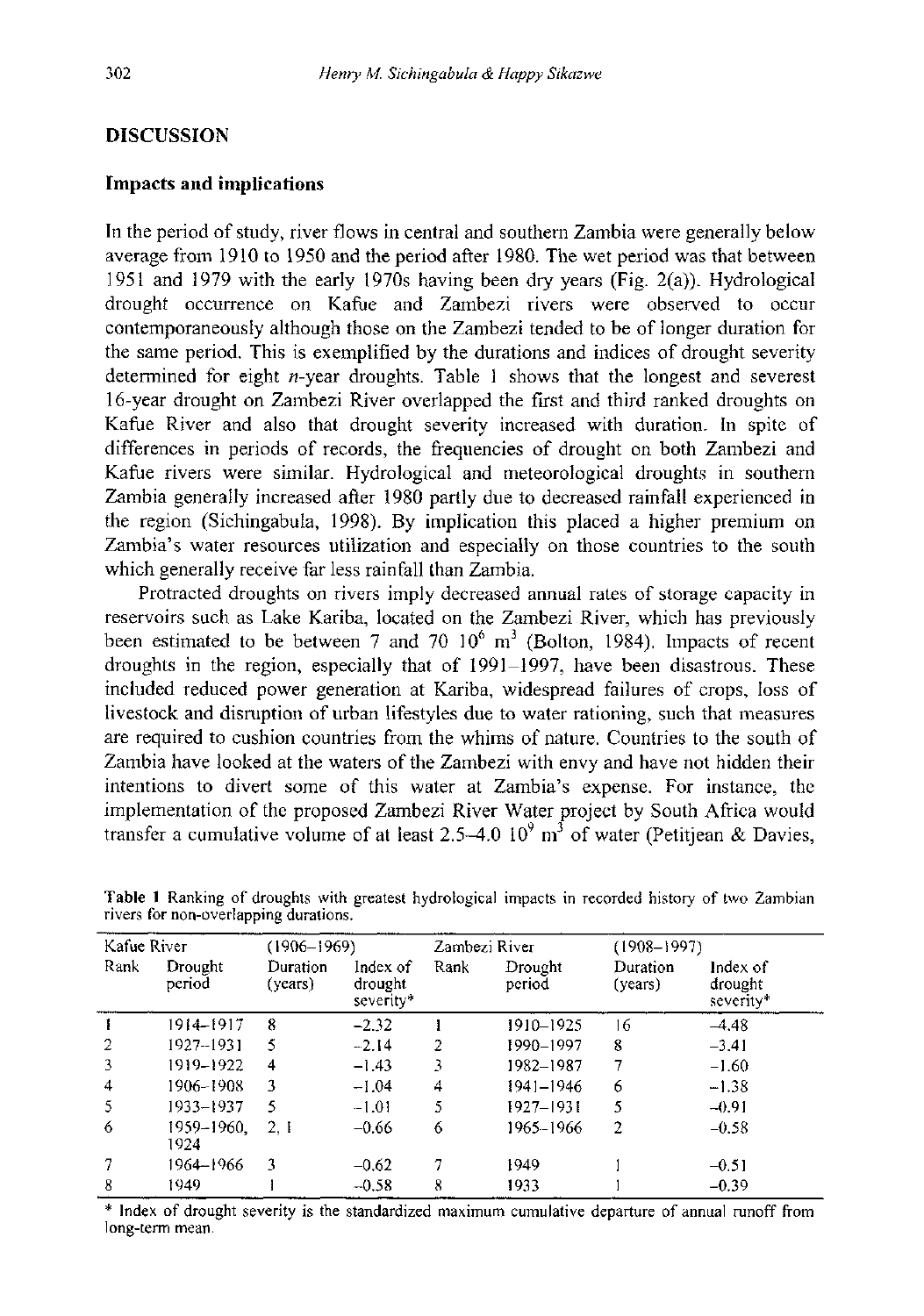1988) and would create an acute shortage of water needed for power generation at Kariba Dam. This situation would be worsened by yet another project planned to transfer water from the Zambezi to the dry region of Zimbabwe in Bulawayo area *(The Herald,* 1997). These projects have the potential of heightening drought as a source of international conflict (Gleick, 1987).

Already there are indications that the interests of the governments of Zambia and Zimbabwe over the planned Batoka Gorge hydroelectric power project are at variance such that Zambia seems not to be keen on having the project implemented (Fig. 1). This is despite the fact the Batoka Gorge project would partly solve the problem of low flows on Lake Kariba experienced in recent years. But Zambia's major interest of wanting to expand the capacity of its power stations on Kafue River at Kafue Gorge also suffers from low water levels in the Itezhi-Tezhi Dam. Consequently, the construction of another dam below Kafue Gorge has been proposed. Solutions to problems of drought and water scarcity of providing short-term quick-fix water supplies by projects such as those referred to above, may in the long term lead to adverse impacts on the environment and society.

Some adverse impacts could however be natural. For instance, if the current climatological and hydroiogical trends continue, especially under the influence of extreme events caused by El Nino, the Zambezi River above the Victoria Falls could again start flowing to the south. This would happen if the current lead of Chobe River to flood earlier than the Zambezi caused by the storage in the Barotse Plains, which allows water to flow from the Chobe to the Zambezi River, was delayed. This could most likely happen during large-scale flood events in northwestern Zambia and during exceptionally dry years in northern Botswana and eastern Namibia which would make the backflow of the Zambezi start flowing into the Okavango-Chobe River system. The low elevations and subdued topography of southwestern Zambia, and northeastern Botswana and Caprivi Strip would make such an occurrence not inconceivable, especially if the Makwegana spillway is reactivated by the backflows from the Zambezi (Debenham, 1948a,b) (Fig. 1). The hydroiogical regime of the Zambezi would be changed towards drier conditions making life worse for downstream water users. The periodic reactivation of the Makwegana spillway by backflows from the Zambezi in recent years has been confirmed by Mr. Guido van Langenhoven (Hydroiogical Division, Department of Water Affairs, Namibia; personal communication).

## Possible solutions

In view of increased frequency of droughts in the last two decades, Zambia ought to maximize its utilization of available water resources but without causing international conflicts with its neighbours. Therefore, it is proposed that waters of the Kafue River be augmented by increasing the storage capacity of Itezhi-Tezhi Dam by diverting part of the Kabompo River into the Kafue (Fig. 1). This could be done at either Kabompo-Dongwe River confluence or at the Dongwe-Lalafuta River confluence, and constructing a canal sloping towards Kafue River between the headwaters of Lalafuta and Mukambo rivers. The subdued topography and low elevations along a system of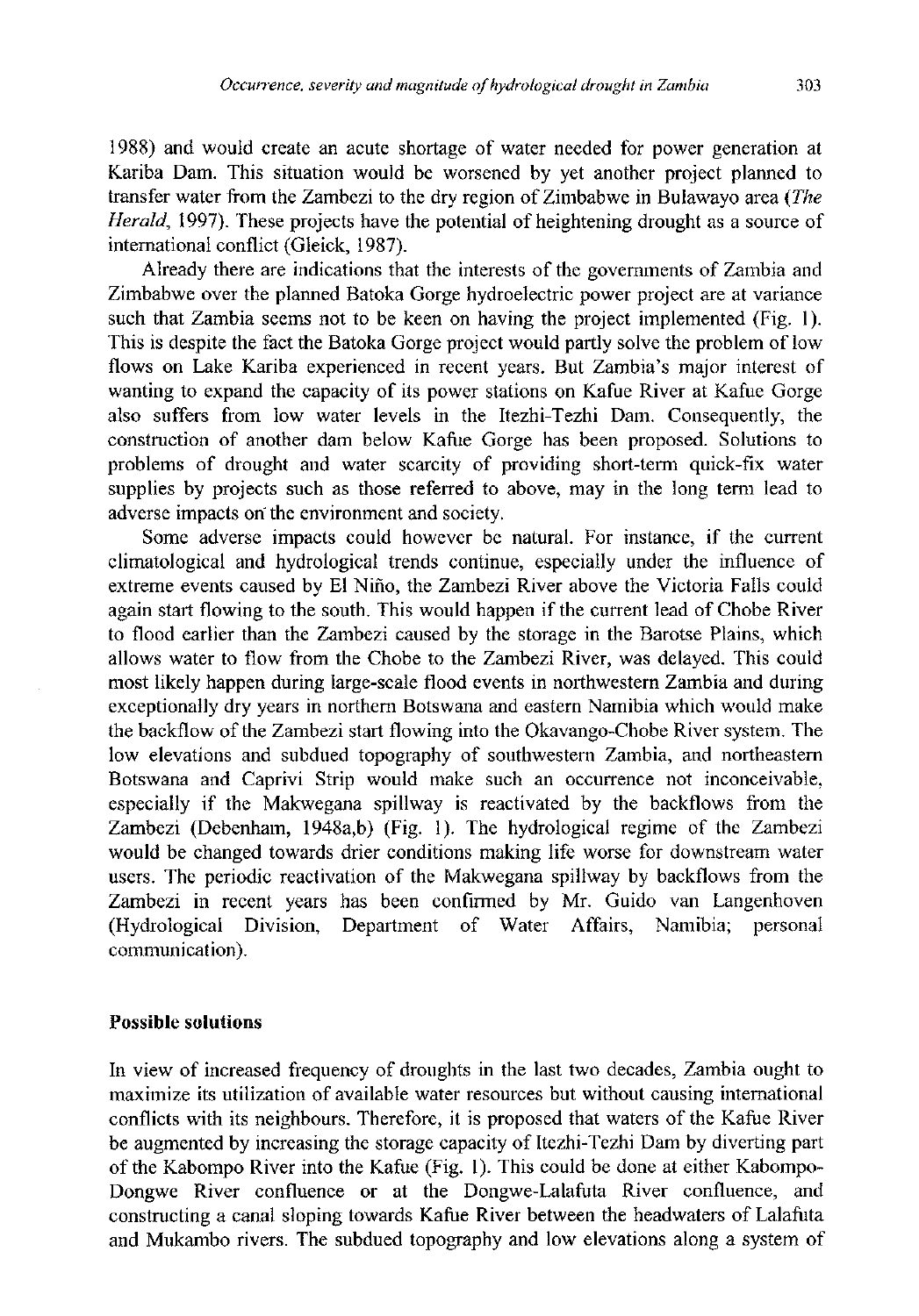"dambos" (marshes) would not present problems to river diversion. However, this proposal is not meant to offer a panacea to problems of droughts experienced in the country. Rather, other planned measures are required to mitigate against adverse impacts of droughts on the Zambian people and the economy.

## **CONCLUSION**

Hydrological droughts on Kafue and Zambezi rivers occurred in 60% and 58% of the time, respectively. Durations of droughts ranged from one to eight years on Kafue and up to 16 years on the Zambezi. The most intense droughts in terms of magnitude occurred from 1910 to 1917 and from 1910 to 1925 on the Kafue and Zambezi rivers, respectively. The severest one-year droughts were those of  $1924$  ( $-66\%$ ) on the Kafue and 1995 (-62%) on the Zambezi River. Drought frequency generally increased after 1980 in concert with decreased rainfall experienced in southern Africa. Water projects designed to divert water from the Zambezi in order to solve water scarcity problems have the potential of heightening drought as a source of international conflict. An approach aimed at maximizing Zambia's utilization of available water resources without jeopardizing international relations with neighbouring countries is proposed. It is concluded that hydrological droughts are not uncommon in Zambia such that more research is required for their prediction so as to afford decision makers some measure of preparedness before they occur.

Acknowledgements We thank Water Affairs and Meteorological departments in Lusaka for the supply of discharge and rainfall data and Mr L. Liomba for map drawing.

#### REFERENCES

- Balek, J. ( 1971 ) Water balance of the Zambezi River basin. *Water Resources Research Report no. 8,* National Council for Scientific Research, Lusaka, Zambia.
- Bolton, A. (1984) Sediment deposition in major reservoirs in the Zambezi basin. In: *Challenges in African Hydrology and Water Resources* (ed. by D. E. Walling, S. S. D. Foster & P. Wurzel) (Proc. Harare Symp., July 1984), 559-567.

Brendenkamp, D. B. (1974) A survey of drought conditions in tropical and subtropical regions, with special reference to the drought of 1972 in Africa. UNESCO-WMO, International Hydrological Decade, Paris.

Debenham, F. (1948a) The water resources of Central Africa. *Geogr. J.* 11, 222-234.

- Debenham, F. (1948b) Report on the water resources of the Protectorates on Northern Rhodesia. Colonial Office. London.
- DHV Consulting Engineers (1980) Kafue Flats hydrological studies. Final Report, DHV, Amerstoot, The Netherlands.

FAO (1968) Climatology and hydrology. Multipurpose survey of the Kafue River basin: Zambia. FAO, Rome.

- Gleick, P. H. (1987) Climate change and international politics: problems facing developing countries. Ambia 18(6), 333-339.
- 339.<br>Lee, K. S., Sadeghipour, J. & Dracup, J. A. (1986) An approach for frequency analysis of multiyear drought durations.<br>Wat. Resour. Res. 22, 655–662. *Wat. Resour. Res.* 22, 655-662.<br>Petitjean, M. O. G. & Davies, B. R. (1988) Ecological impacts of inter-basin transfers: some case studies, research
- requirements and assessment procedures in Southern Africa. S. Afr. J. Sci. 84(10), 819-828.
- requirements and assessment procedures in Southern Africa. S. Afr. J. Sci. 84(10), 819–828.<br>Salderriaga, J. & Yevjevich, V. (1970) Application of runs lengths to hydrological series. Hydrol. Paper no. 40, Colorado State University, Fort Collins, Colorado, USA.

Sen, Z. ( 1977) Run-sums of annual flow series. *J. Hydrol.* 35, 311 -324.

Sharma, T. C. (1980) The water resource inventory of Zambia: the Chambeshi River basin, vol. 2. *Water Resources*